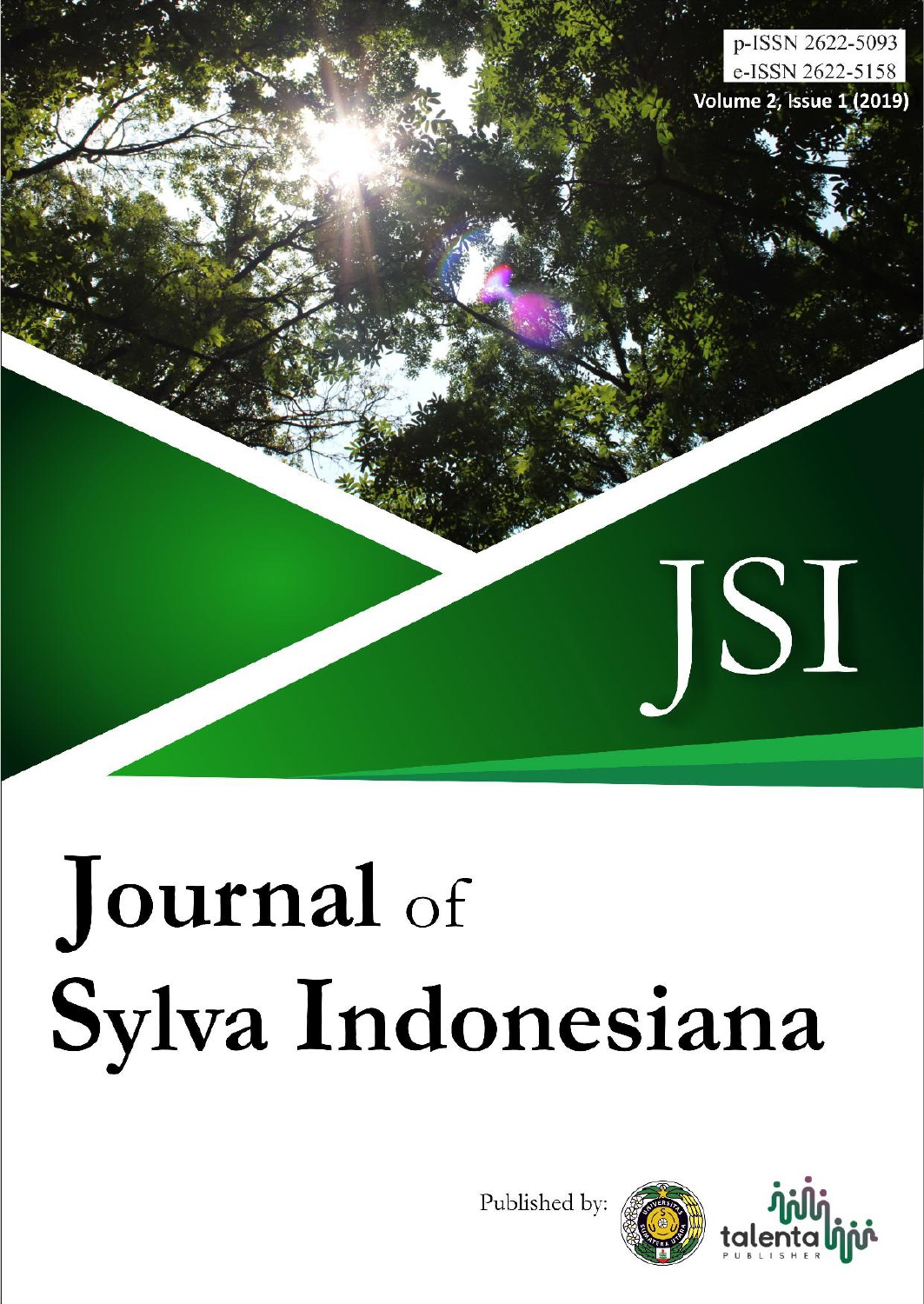#### **LEMBAR PENGESAHAN**

| Judul                       | : Analysis of Carbon Above The Ground As The Indicator of Forest Health<br>In Protection Forest Registers 25 |
|-----------------------------|--------------------------------------------------------------------------------------------------------------|
| Penulis                     | : Rayi Nindya Lestari, Christine Wulandari, Rahmat Safe'i, dan Arief<br>Darmawan                             |
| Jurusan                     | : Kehutanan                                                                                                  |
| Fakultas                    | : Pertanian                                                                                                  |
| Publikasi                   | : Journal of Sylva Indonesia                                                                                 |
| $ISSN$ (online) : 2622-5158 |                                                                                                              |
| Edisi                       | : Journal of Sylva Indonesia, Vol. 2 No. 1, Februari 2019                                                    |

Mengetahui, Ketua Jurusan Kehutanan Fakultas Pertanian Universitas Lampung Penulis

NIP 19770503 200212 2 002 NIP 19760123 200604 1 001

Dr. Melya Riniarti, S.P., M.Si. Dr. Rahmat Safe'i, S.Hut., M.Si.

Bandar Lampung, Mei 2019

Menyetujui, Dekan Fakultas Pertanian Ketua LPPM<br>
Universitas Lampung Chiversitas Lampung Universitas Lampung

Prof. Dr. Irwan Sukri Banuwa, M.Si. Warsono, Ph.D. NIP 19611020 198603 1 002 NIP 19630216 198703 1 003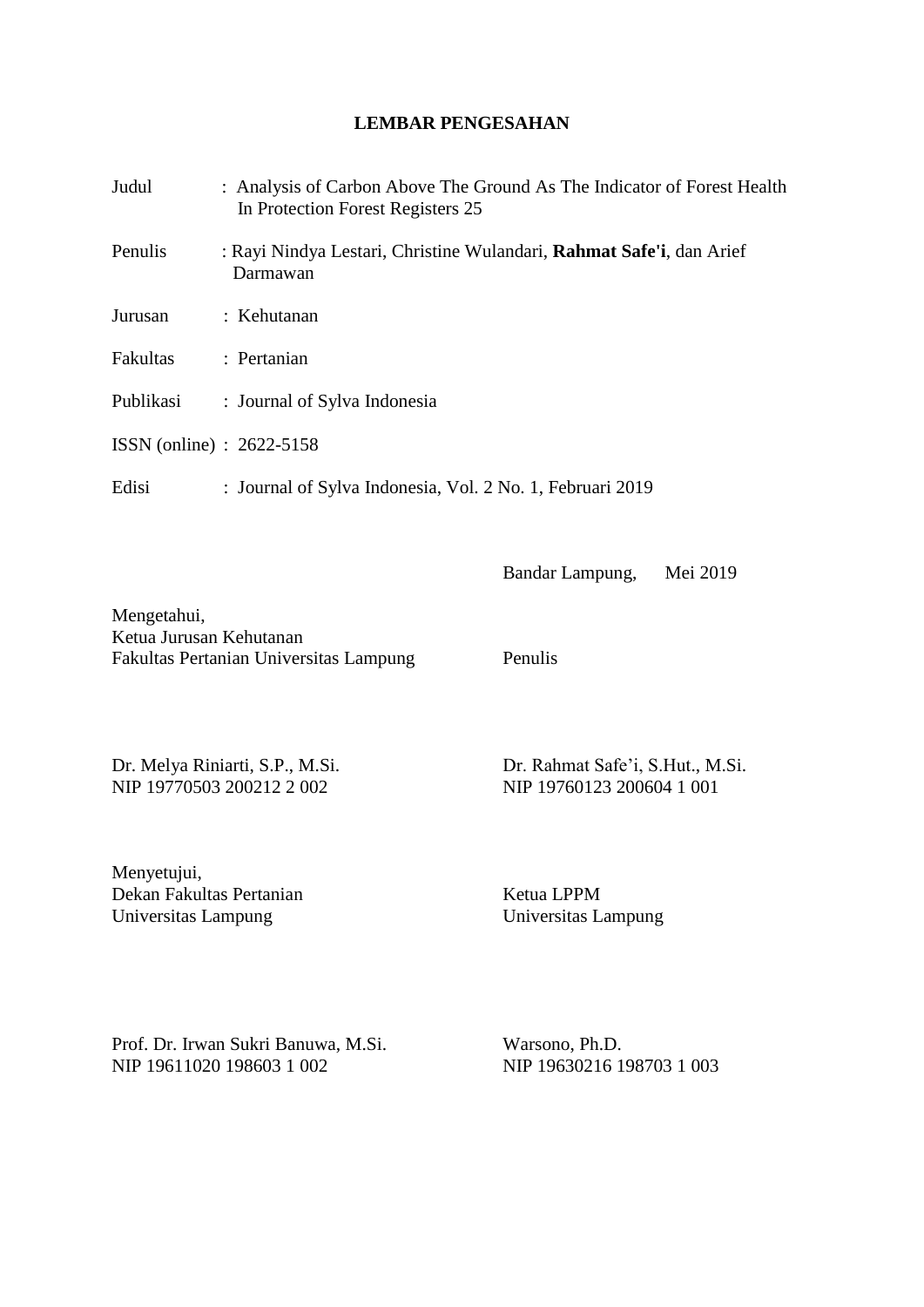#### **Table of Content**

| $\bullet$ | Analysis of Carbon Above The Ground As The Indicator of Forest Health In<br>Protection Forest Registers 25                   |           |
|-----------|------------------------------------------------------------------------------------------------------------------------------|-----------|
|           | Lestari Irayi, Christine Wulandari, Rahmat Safe'i, Arief Darmawan                                                            | $01 - 10$ |
|           | • Adaptability of Kemenyan Toba (Styrax sumatrana) and Suren (Toona sureni)<br>On Gold Mining Tailing                        |           |
|           |                                                                                                                              | $11 - 19$ |
|           | • Decomposition Rate Of Rhizophora stylosa Leaf Litter on Silvofishery Area in<br>Tanjung Rejo Village, Deli Serdang Regency |           |
|           |                                                                                                                              | $20 - 27$ |
|           | • Vulnerability Study of Coastal Communities in the East Lombok in Facing the<br><b>Impact of Climate Change</b>             |           |
|           |                                                                                                                              | $28 - 36$ |
|           | • The Physical Nature And The Extractive Level Of Sugar Palm Stem<br>(Arenga pinnata)                                        | $37 - 46$ |
|           |                                                                                                                              |           |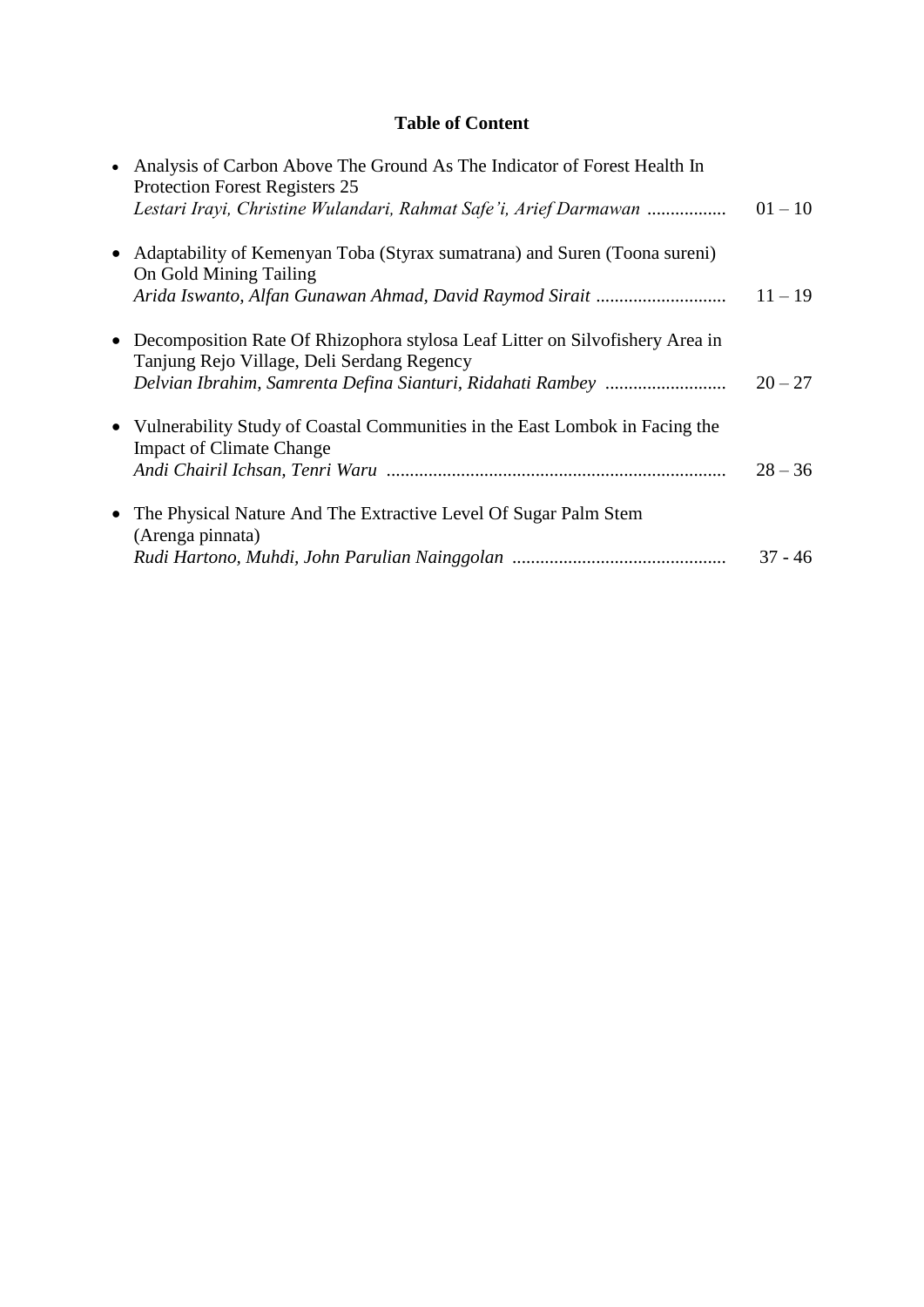

## .<br>Sylva Indonesiana **Now the State**

### **Analysis of Carbon Above The Ground As The Indicator of Forest Health In Protection Forest Registers 25**

#### *Rayi Nindya Lestari<sup>1</sup> , Christine Wulandari<sup>2</sup> , Rahmat Safe'i<sup>3</sup> , and Arief Darmawan<sup>4</sup>*

*1,2,3,4 Forestry Department, Faculty of Agriculture, Lampung University, Bandar Lampung, Indonesia*

**Abstract.** Forest health is very important in the whole world, when global issues like air pollution, acid rain, forest fires, quality and quantity of water, and global climate change has affected the realization of a sustainable forest. Achievement of forest preservation in forest ecosystem, criteria and indicators had been widely formulated. Therefore, carbon analysis is significantly needed to figure the indicator of forest health. The aim of the research was to analyze the carbon as a forest health indicator in Protection Forest, Reg. 25. The data were collected through cluster plot based on Forest Health Monitoring (FHM) method. The calculus of the amount of stored biomass within the tree was referring to [1] is  $W = 0.11$  x  $\rho$  x D2, 62, mean while under growth and litter biomass are gained from total dry weight. Carbon sink is based on conversion number; 0,5 out of total biomass number. The average of carbon stored in Protection Forest Reg. 25 is about 939,12 ton/ha. Carbon within the stands are contributed the most; 937, 43 ton/ha, litter carbon about 1,06 ton C/ha and undergrowth carbon is about 0,63 ton C/ha. Based on the analysis, carbon can be a health indicator of Protection Forest Register 25 with the category of ugly, moderate, and good. Cluster plots 1 and 2 classified to good category (1,232.75 ton C/ha - 1744.13 ton C/ha). As for cluster plots 3 and 4 classified to poor category (209.97 ton C/ha - 721.35 ton C/ha).

**Keyword:** Carbon, cluster plot, forest health indicator, protection forest register 25

Received 29 October 2017 | Revised 24 December 2018 | Accepted 29 March 2019

#### **1 Introduction**

The issue of global climate change is a growing phenomenon today. One of the causes of global climate change is forest degradation. According to [2], forest degradation results in increased carbon dioxide (CO2) emissions, whereas forests have the ability to absorb CO2 or known as carbon sinks.

<sup>\*</sup>Corresponding author at: Forestry Department, Faculty of Agriculture, Lampung University, Jl. Prof. Dr. Soemantri Brojonegoro No. 1 Gedung Meneng Bandar Lampung 35145

E-mail address: lestari.rayi@gmail.com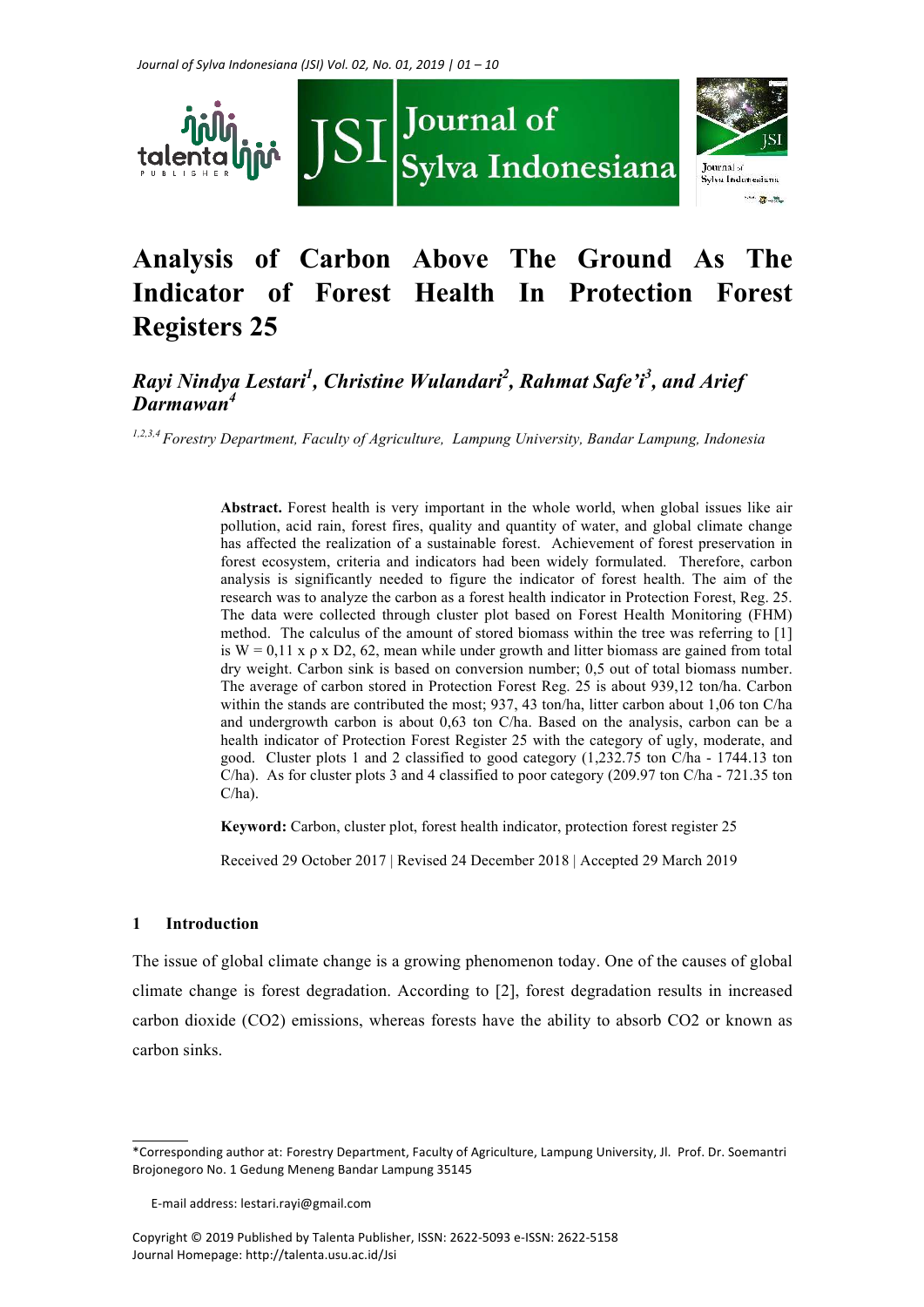According to [3], the forestry sector has great potential in absorbing carbon through planting, increasing forest growth, reducing the rate of deforestation and forest fires. These functions show that the forest is one of the main elements as a regulator of the earth's temperature locally, regionally and globally.

The achievement of forest sustainability in a forest ecosystem, the criteria, and the indicators have been formulated or developed by government and non-governmental institutions in national, regional and international levels [4]. The health of forest ecosystems becomes very important throughout the world when various global issues such as air pollution, acid rain, forest fires, problems with quality and quantity of water, and global climate change have affected the realization of sustainable forests. Criteria are usually expressed as conditions or situations in the aspect of the forest whose process must be carried out, while indicators are usually expressed as something special that can be assessed in relation to the criteria [5].

The measured health indicators of forest ecosystems differed depending on forest management efforts to be achieved. This study used carbon as a health indicator of Protection Forest Register 25. The purpose of this study is to observe carbon as an indicator of the health of Protected Forests in Register 25. There is no carbon data from the Protected Forests Register 25. Therefore, a carbon analysis in this area needs to be carried out.

According to [6], the knowledge about stored carbon allows us to know the function of the area in supporting the reduction of greenhouse gas emissions which is one of the causes of global climate change. Healthy forests actively store carbon through forest growth, resist of the pathogen and the outbreak of insect and recovery from damages such as forest fire [7].

#### **2 Materials and Methode**

The study was conducted in October 2016 in Protection Forest Register 25, Kelumbayan District, Tanggamus Regency. The data obtained using plot clusters based on the Forest Health Monitoring (FHM) method according to [8]-[9]. Each plot cluster (Figure 1.) consists of four plots. The location of the plot cluster was determined based on purposive sampling. Four plot clusters consist of two plot clusters in the primary forest area and two plot clusters in the secondary forest area.

The important value index (INP) and tree biomass were tree species, tree diameter, and tree height. Based on [10], the sampling of litter and understorey biomass was determined as follows: if the wet weight is more than 300 grams, then the used sample is 300 grams. If the wet weight obtained is less than 300 grams, then the sample used is 100 grams. If the wet weight obtained is less than 100 grams, the used sample is as much as that obtained.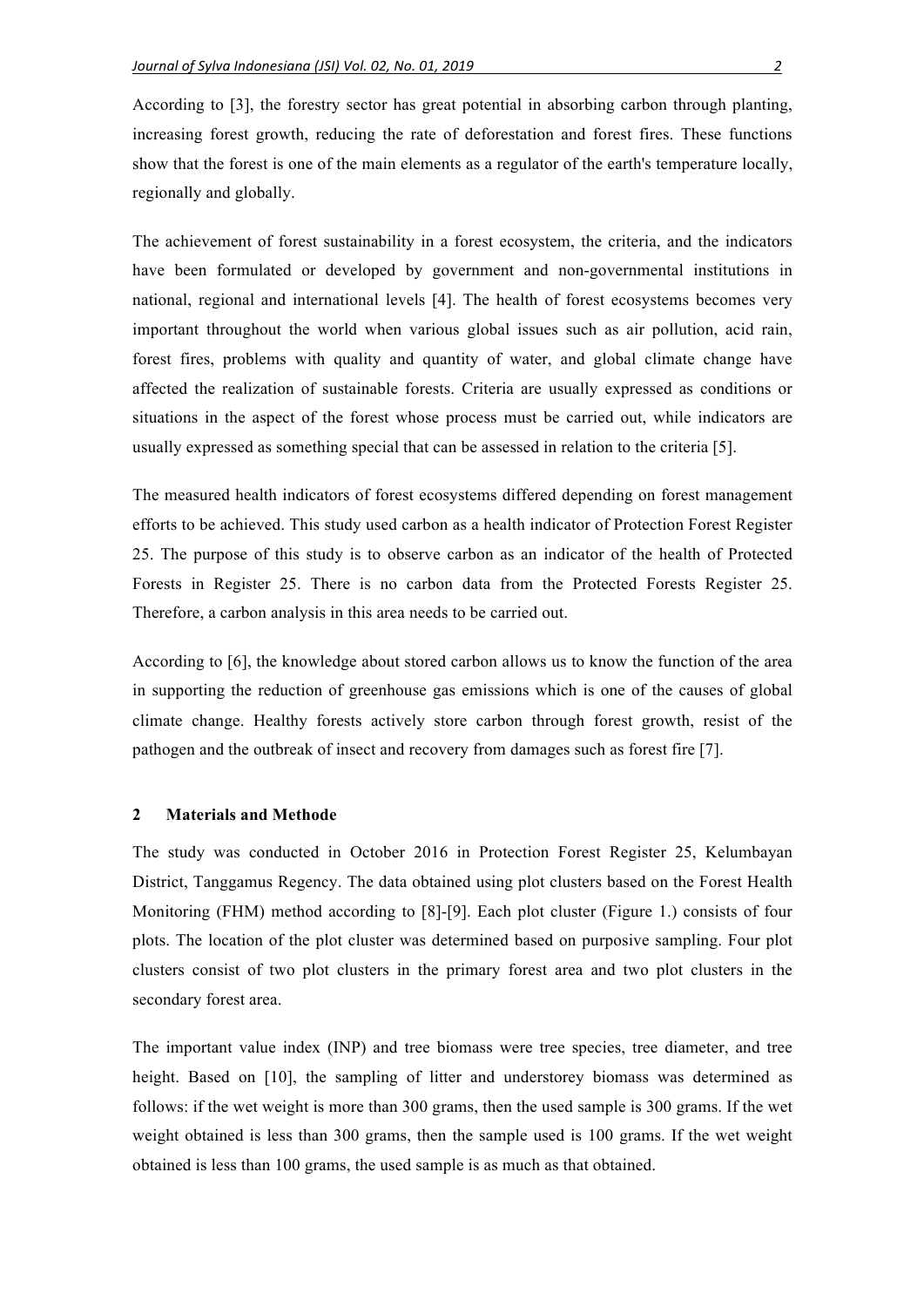

**Figure 1** Cluster plot design Source: [9]-[10]

Description: Annular plots for retrieval of tree biomass and Important Value Index (INP) data. Micro-plot for the collection of understorey and litter biomass data.

The Important Value Index (IVI) on vegetation can be calculated based on the Ministry of Environment Decree No. 201 year 2004 with the following equation:

$$
K = \frac{Individual number of a species}{Area of all sample plots}
$$
 (1)

$$
KR = \frac{Density \text{ of a species}}{Density \text{ of all species}} \times 100\%
$$
 (2)

$$
F = \frac{\text{Number of plots a species found}}{\text{Number of all plots}} \tag{3}
$$

$$
FR = \frac{Frequency \text{ of a species}}{Frequency \text{ of all species}} \times 100\%
$$
 (4)

$$
D = \frac{\text{Basal area of a species}}{\text{Area of all sample plots}} \tag{5}
$$

$$
DR = \frac{Domainacy \ of \ a \ species}{Domainacy \ of \ all \ species} \ x \ 100\%
$$
 (6)

Based on the equation, the formula to calculate the species' IVI is:

$$
IVI = RD + RF + RD \tag{7}
$$

Description:  $D = Density$ ,  $RD = Relative Density$ ,  $F = Frequency$ ,  $RF = Relative Frequency$ ,  $D =$ Dominancy, RD = Relative Dominancy

The measurement of biomass in trees done by measuring the diameter at breast height and tree height then was analyzed using the general allometric equation proposed by [1], which is

$$
W = 0.11 \times \rho \times D^{2.62}
$$
 (8)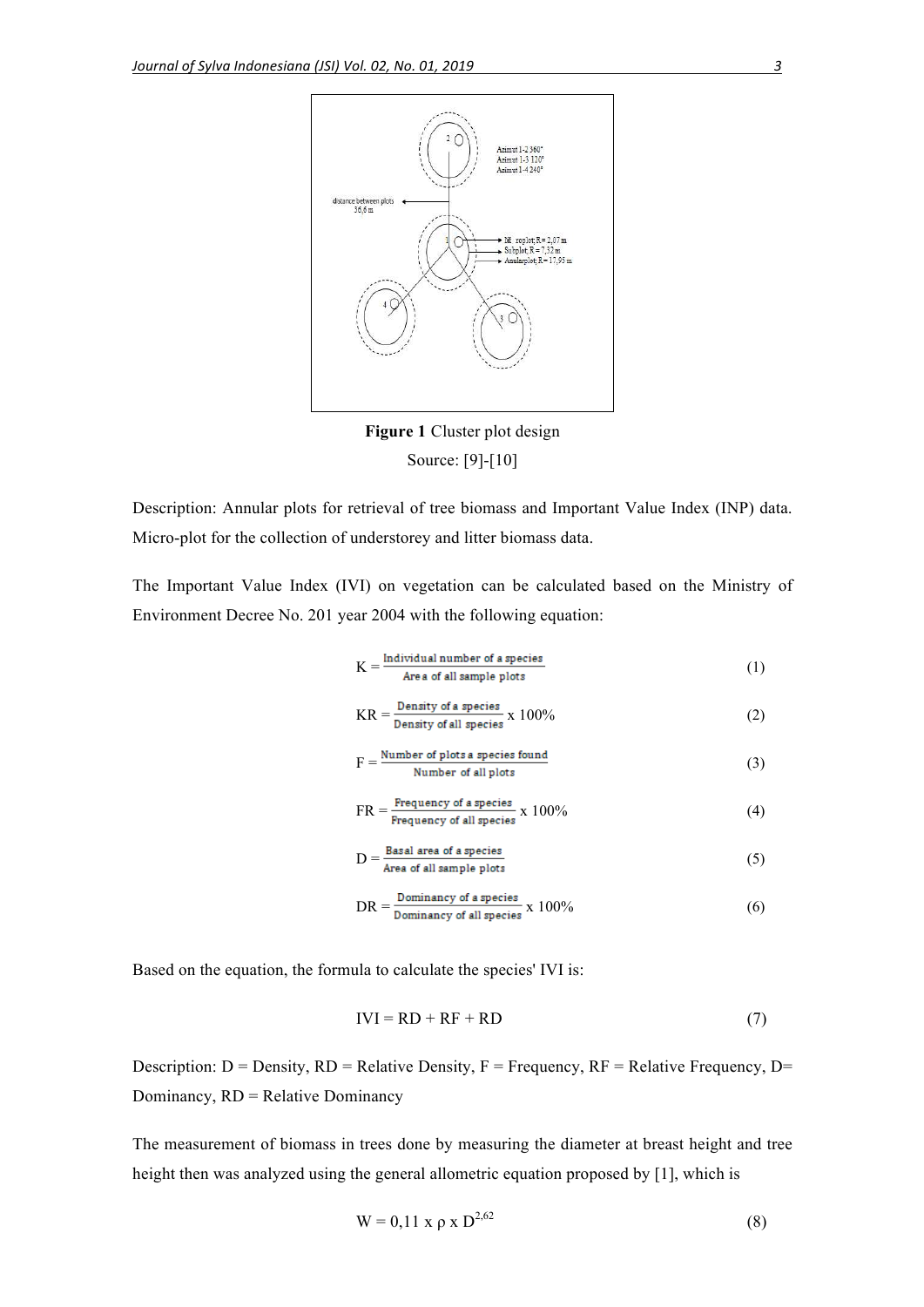Description:

| W | $=$ biomass (kg)                   |
|---|------------------------------------|
| ρ | $=$ wood density (g/cm3)           |
| D | $=$ diameter at breast height (cm) |

The obtained total tree biomass  $(kg) = DW1 + DW2 + \dots + DWn$  (9) Description:

 $DW = Dry Weight$ 

The formula for calculating biomass per unit area (tons/ha) as follows:

$$
Total \, \textit{Biomass (kg)}/\textit{Area (m}^2)
$$
\n(10)

The measurements of litter and understorey biomass were carried out by weighing wet weight data then oven at a temperature of 800°C until the weight was constant. The sample was then weighed as dry weight. Both samples can be used to estimate biomass using the Biomass Expansion Factor formula [11].

Total DW = 
$$
\frac{\text{DW of sub sample (gr)}}{\text{WW of sub sample (gr)}}
$$
 x total WW (11)

Description:

 $DW = Dry Weight (gr)$  $WW = Wet Weight (gr)$ 

After the biomass value was obtained, carbon calculation was carried out. According to [12], the carbon fraction from biomass is  $0.50$  ( $0.44 - 0.55$ ), which means that 50% of the biomass is stored carbon, so a large amount of stored carbon can be calculated.

There are 3 health categories on Protected Forest Register 25, namely poor, medium, and good. These categories were obtained by calculating the threshold value of the carbon volume above the ground. The carbon volume threshold value above the ground was obtained based on the highest and lowest values of carbon volume calculation on each plot cluster.

#### **3 Results and Discussion**

#### **3.1 Important Value Index in Protection Forest, Register 25**

Important Value Index (IVI) is calculated to determine the importance of a plant species and its role in the community and the important values on tree and seedling levels of vegetation. The greater IVI value of species, the greater the level of dominance of the community and vice versa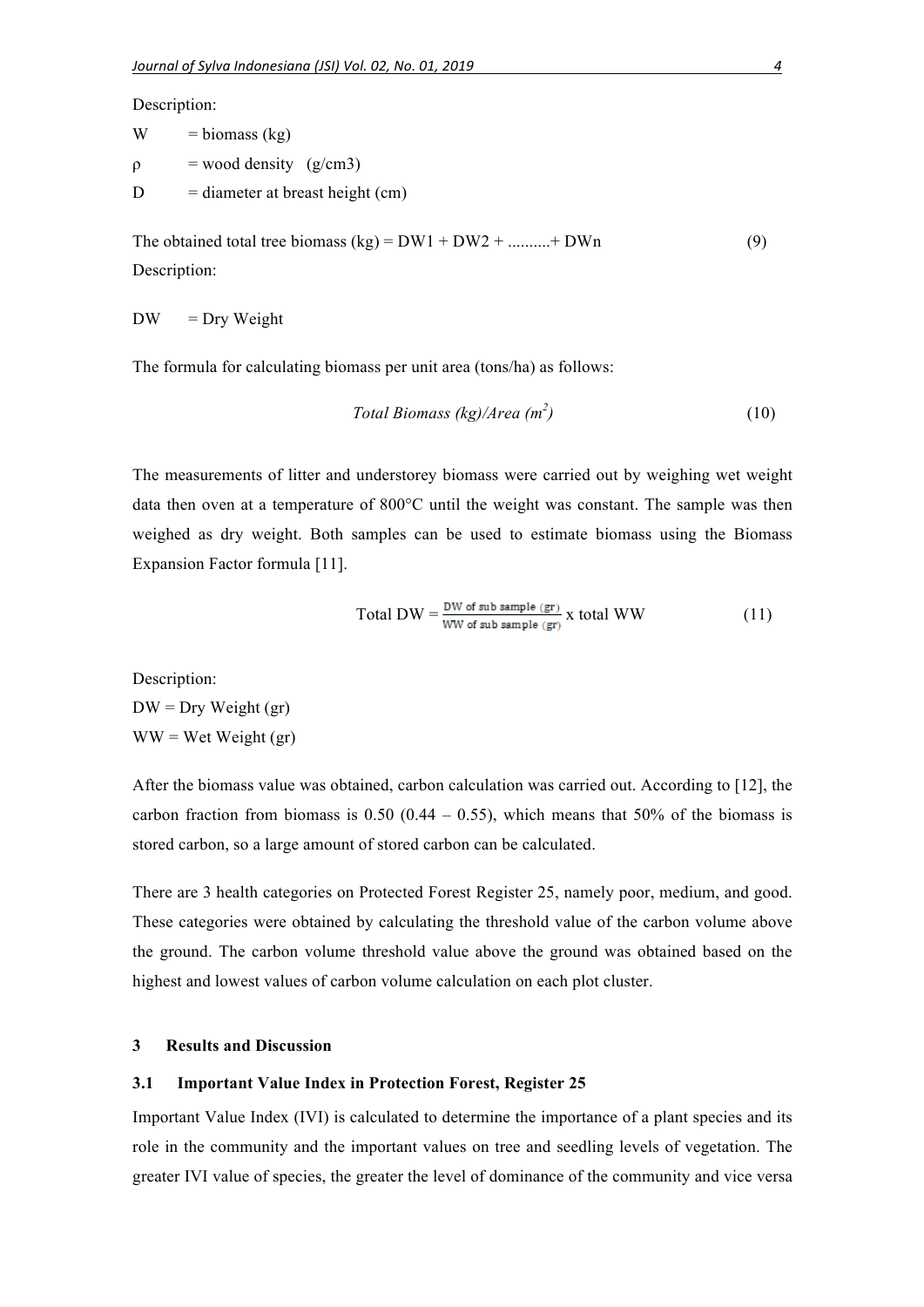[13]. In order to discover the relation between tree phase IVI and the amount carbon measured, the IVI calculation in the Protected Forest Register 25 was conducted only on tree phase.

|                |            | <b>Tree species</b>  | <b>Register 25</b> |             |             |             |
|----------------|------------|----------------------|--------------------|-------------|-------------|-------------|
| N <sub>0</sub> |            |                      | <b>Plot</b>        | <b>Plot</b> | <b>Plot</b> | <b>Plot</b> |
|                | Local      | Latin name           | cluster 1          | cluster 2   | cluster 3   | cluster 4   |
|                | name       |                      | $(\%)$             | $(\%)$      | $(\%)$      | $(\%)$      |
| 1              | Waru       | Hibiscus tiliaceus   | 41,97              | 72,75       |             |             |
| $\overline{2}$ | Dadap      | Erythrina variegata  | 19,11              | 7,07        |             |             |
| 3              | Medang     | Litsea sp.           | 45,36              | 35,5        |             |             |
| 4              | Cempaka    | Michelia alba        | 35,70              |             |             |             |
| 5              | Suren      | Toona sureni         | 17,56              | 16,92       |             |             |
| 6              | Mangir     | Ganophyllum          |                    |             |             |             |
|                |            | falcatum             | 9,66               |             |             |             |
| 7              | Bayur      | Pterospermum         | 46,27              | 52,23       |             |             |
|                |            | javanicum            |                    |             |             |             |
| 8              | Beringin   | Ficus benjamina      | 18,54              | 12,72       |             |             |
| 9              | Meranti    | Shorea sp.           | 24,53              | 29,77       |             |             |
| 10             | Gondang    | Ficus variegata      | 25,16              | 7,07        |             |             |
| 11             | Jaha       | Terminalia bellirica | 9,93               |             |             |             |
| 12             | Sonokeling | Dalbergia latifolia  | 6,22               | 18,22       |             |             |
| 13             | Durian     | Durio zibethinus     |                    |             | 127,85      | 120,67      |
| 14             | Mangga     | Mangifera indica     |                    |             | 26,74       |             |
| 15             | Melinjo    | Gnetum gnemon        |                    |             | 75,05       | 45,78       |
| 16             | Cengkeh    | Syzygium aromaticum  |                    |             | 39,90       | 45,88       |
| 17             | Jambu air  | Syzygium aqueum      |                    |             | 14,92       |             |
| 18             | Petai      | Parkia speciosa      |                    |             | 15,54       | 87,67       |
| <b>Total</b>   |            |                      | 300                | 300         | 300         | 300         |

**Table 1** Results of tree phase Important Value Index calculations in Protection Forest Register 25

As presented in Table 1, bayur (*Pterospermum javanicum*) obtained the highest IVI on plot cluster 1 that is 46.27%. On plot cluster 2, the highest IVI obtained by waru (*Hibiscus tiliaceus*) with a value of 72.75%. On plot cluster 3 and 4, the highest IVI obtained by durian (*Durio zibethinus*) with a value of 127.85% and 120.67%, respectively. The highest IVI of all was obtained by durian (*Durio zibethinus*) on plot cluster 3 (127.85%), and the lowest obtained by sonokeling (*Dalbergia latifolia*) on plot cluster 1 (6.22%).

#### **3.2 Measurement Results of Stored Carbon in Protected Forest, Register 25**

The above ground biomass and carbon measurements in Protected Forest Register 25 were carried out in 4 plot clusters. Plot clusters 1 and 2 were located in the primary forest, while plot clusters 3 and 4 were located in the secondary forest.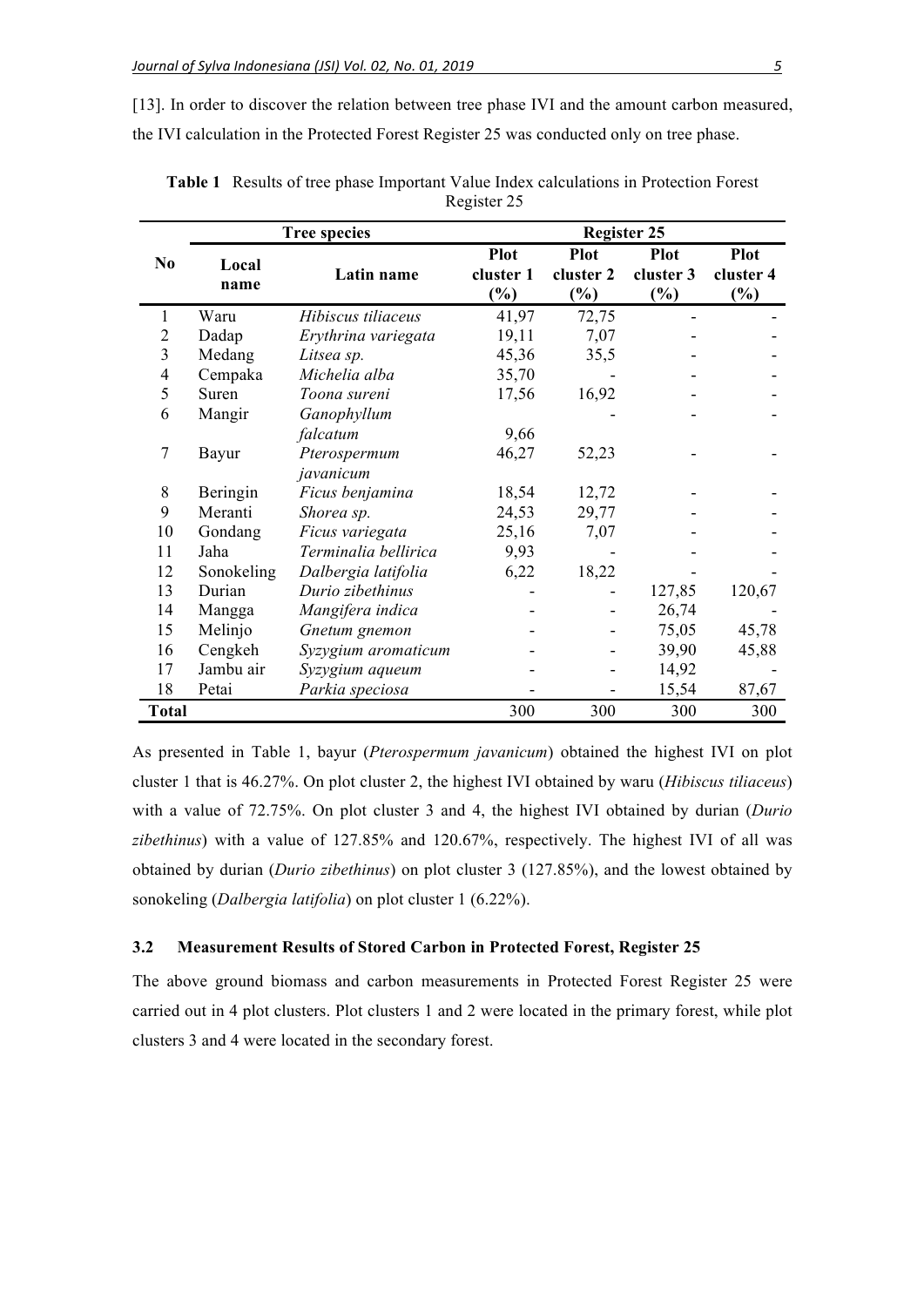

**Figure 2** Carbon analysis plot clusters distribution map on Protected Forest, Register 25

Plot cluster 1 located in the primary forest of Protected Forest Register 25 and stored biomass of 3,484.49 tons/ha or carbon of 1,742.25 tons/ha, the largest due to its considerable amount of trees and diameters compared to other plot clusters. The number of trees in plot cluster 1 was 68 trees consisted of 12 tree species, namely waru (*Hibiscus tiliaceus*), dadap (*Erythrina variegata*), medang (*Litsea* sp.), cempaka (*Michelia* alba), suren (*Toona sureni*), mangir (*Ganophyllum falcatum*), bayur (*Pterospermum javanicum*), beringin (*Ficus benjamina*), meranti (*Shorea* sp.), gondang (*Ficus variegata*), jaha (*Terminalia bellirica*) and sonokeling (*Dalbergia latifolia*).

Plot cluster 2 contributed 3,176.44 tons/ha or 1,588.22 tons C/ha to the stand biomass carbon of Protected Forest Register 25. The number of trees in plot 2 cluster was 64 trees with 9 species of trees namely waru (*Hibiscus tiliaceus*), dadap (*Erythrina variegata*), medang (*Litsea* sp.), suren (Toona sureni), bayur (*Pterospermum javanicum*), beringin (*Ficus benjamina*), meranti (*Shorea* sp.), gondang (*Ficus variegata*) and sonokeling (*Dalbergia latifolia*).

Plot cluster 3 was located in the secondary forest with a contribution of the biomass of 422.14 tons/ha or carbon of 211.07 tons /ha. There were 29 individual trees of 9 species, namely durian (*Durio zibethinus*), mangga (*Mangifera indica*), melinjo (*Gnetum gnemon*), jambu air (*Syzygyum aqueum*), cengkeh (*Syzygium aromaticum*) and petai (*Parkia speciosa*).

Plot cluster 4 had the smallest stand carbon value compared to the other plot clusters due to its minor number and average tree diameter compared to other plot clusters. It contributed 416.35 tons/ha or carbon was 208.18 tons/ha of biomass. There were 24 trees in plot cluster 4, consisted of 4 species, namely durian (*Durio zibethinus*), petai (*Parkia speciosa*), melinjo (*Gnetum gnemon*), and cengkeh (*Syzygyum aromaticum*).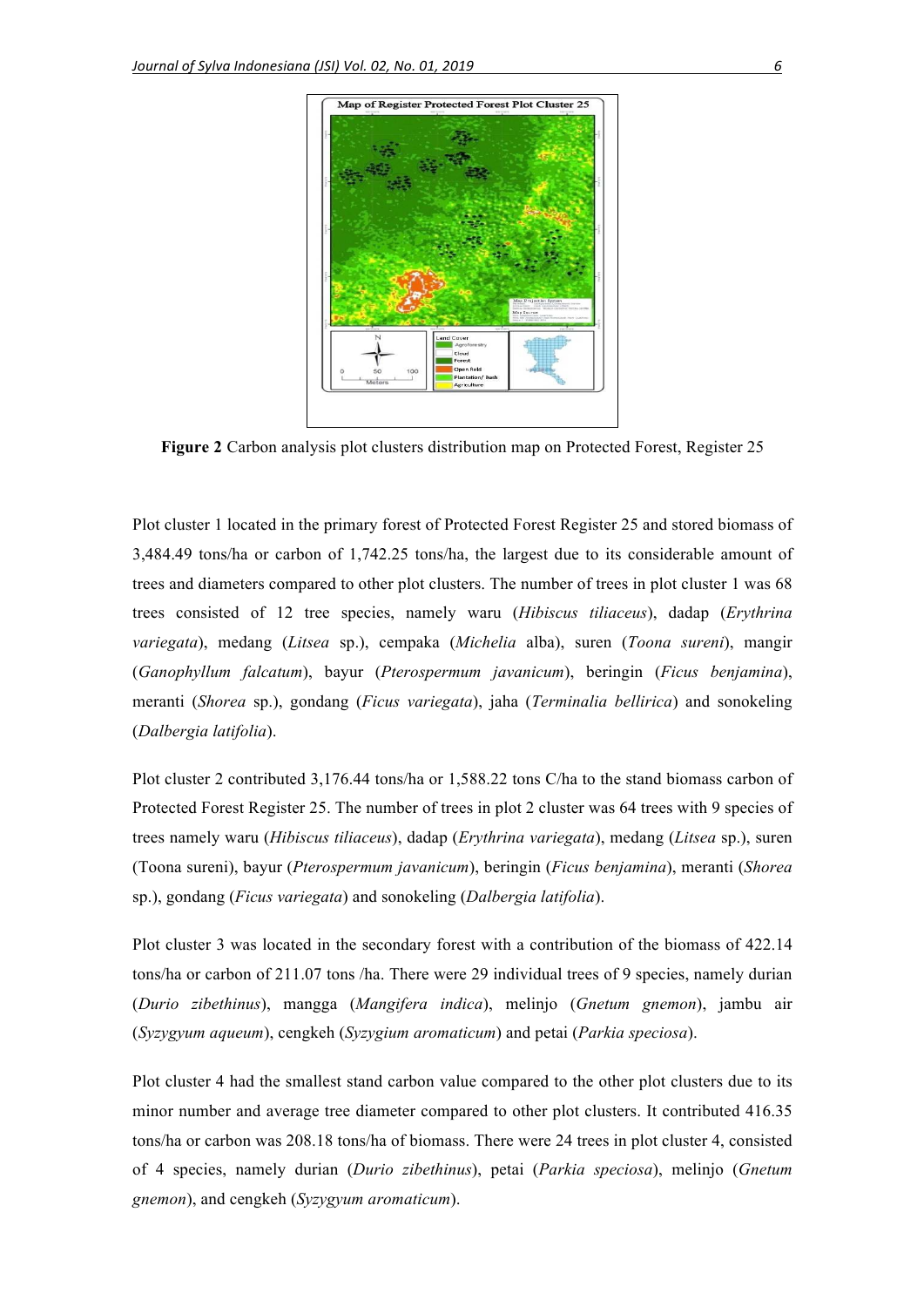The amount of litter and understorey carbon in plot cluster 1 were 1.19 tons/ha and 0.66 tons/ha, respectively. Plot cluster 2 stored litter carbon by 0.81 tons/ha and understorey carbon by 0.61 tons/ha. The litter carbon of plot cluster 3 was 1.15 tons/ha while its understorey carbon was 0.55 tons/ha. Plot cluster 4-stored litter and understorey carbon with values of 1.08 tons/ha and 0.71 tons/ha, respectively.

#### **3.3 The Analysis of Stored Carbon on Protected Forest, Register 25**

The largest proportion of carbon storage on land is found in tree components or stands [10]. The four plot clusters were used for biomass measurements and to determine the values of carbon stored in the stands of Protected Forest Register 25. The said values are presented in Table 2.

| N <sub>0</sub> | Location       | <b>Biomass</b> (ton/ha) | <b>Stored Carbon (ton/ha)</b> |
|----------------|----------------|-------------------------|-------------------------------|
|                | Plot cluster 1 | 3,484.49                | 1,742.25                      |
|                | Plot cluster 2 | 3,176.44                | 1,588.22                      |
|                | Plot cluster 3 | 422.14                  | 211.07                        |
| 4              | Plot cluster 4 | 416.35                  | 208.18                        |
| <b>Total</b>   |                | 7,499.42                | 3,749.72                      |
|                | Average        | 1,874.86                | 937.43                        |

**Table 2** The amount of biomass and carbon stored in the stands of Protected Forest Register 25

Table 2 shows that the plot cluster 1 stored the largest biomass and carbon (46.46%) with a biomass value of 3,484.49 tons/ha or 1,742.25 tons C/ha due to its largest average diameter compared to other cluster plots. In accordance with [14], the greater the diameter of a tree, the greater the biomass contained due to its ability to absorb more CO2. Plants absorb CO2 from the air and convert it into organic compounds through photosynthesis.

The stored biomass and carbon in litter and understorey in Protected Forest Register 25 were measured by taking samples on micro-plots in each cluster plot. Litter is defined as dead organic matter that is on the forest floor [15]. The results of measurements of stored biomass and carbon in litter and understorey in Protected Forest Register 25 are presented in Table 3.

**Table 3** The amount of biomass and carbon stored in the litter and understorey of Protected Forest Register 25

|                |                |                            | Litter                           | Understorey                |                                  |  |
|----------------|----------------|----------------------------|----------------------------------|----------------------------|----------------------------------|--|
| N <sub>0</sub> | Location       | <b>Biomass</b><br>(ton/ha) | <b>Stored Carbon</b><br>(ton/ha) | <b>Biomass</b><br>(ton/ha) | <b>Stored Carbon</b><br>(ton/ha) |  |
|                | Plot cluster 1 | 2.38                       | 1.19                             | 1.31                       | 0.66                             |  |
|                | Plot cluster 2 | 1.61                       | 0.81                             | 1.21                       | 0.61                             |  |
|                | Plot cluster 3 | 2.30                       | 1.15                             | 1.10                       | 0.55                             |  |
| 4              | Plot cluster 4 | 2.16                       | 1.08                             | 1.41                       | 0.71                             |  |
| <b>Total</b>   |                | 8.45                       | 4.23                             | 5.03                       | 2.53                             |  |
|                | Average        | 2.11                       | 1.06                             | 1 26                       | 0.63                             |  |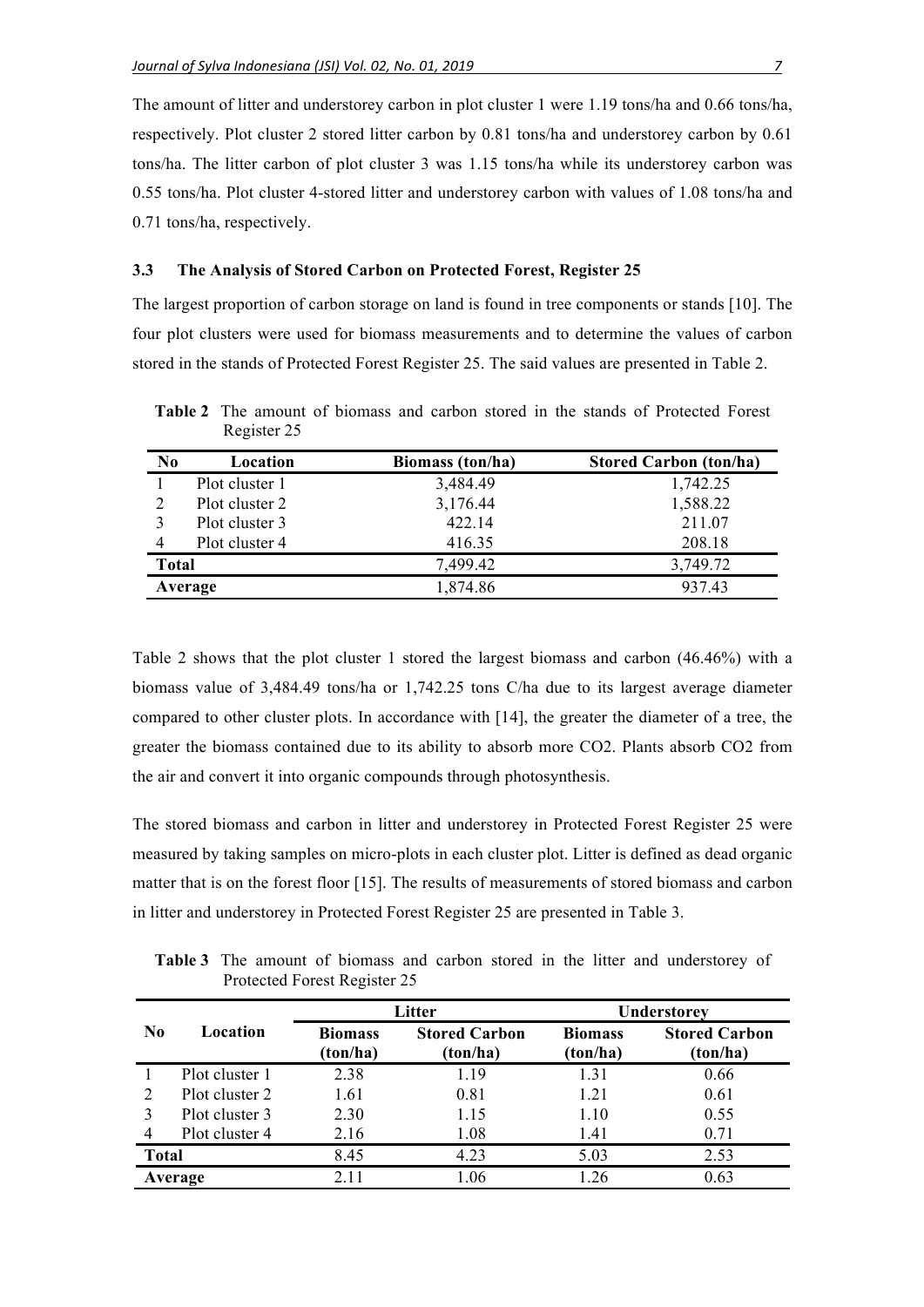Litter and understorey biomass and carbon are influenced by the vegetation conditions where they grow. This is as stated by [16], that the biomass and carbon content of understorey is influenced by the composition of understorey vegetation. Similarly, the content of biomass and carbon in the litter is influenced by its constituent components, for example, rotten wood, leaves, and twigs.

The results of measurements of stored carbon from each cluster plot in Protected Forest Registered 25 are in Table 4.

| $\bf N_0$      | Location       | C stands<br>(ton/ha) | <b>C</b> Litter<br>(ton/ha) | C<br>Understorey<br>(ton/ha) | <b>Total</b><br><b>C/Cluster</b><br>(ton/ha) | Persentage<br>(%) |
|----------------|----------------|----------------------|-----------------------------|------------------------------|----------------------------------------------|-------------------|
|                | Plot cluster 1 | 1,742.25             | 1.19                        | 0.66                         | 1,744.10                                     | 46.43             |
| $\overline{2}$ | Plot cluster 2 | 1,588.22             | 0.81                        | 0.61                         | 1,589.64                                     | 42.32             |
| 3              | Plot cluster 3 | 211.07               | 1.15                        | 0.55                         | 212.77                                       | 5.66              |
| 4              | Plot cluster 4 | 208.18               | 1.08                        | 0.71                         | 209.97                                       | 5.59              |
| <b>Total</b>   |                | 3,749.72             | 4.23                        | 2.53                         | 3,756.48                                     |                   |
|                | Average        | 937.43               | 1.06                        | 0.63                         | 939.12                                       | 100               |

**Table 4** Stored carbon on each plot cluster of Protected Forest Register 25

Table 4 shows that plot cluster 1 contributed the largest stored carbon in the Protection Forest Register 25, that is 46.43% or 1,744.10 tons C/ha. Cluster 1 also has the largest number and type of trees compared to other plot clusters according to the IVI calculations that have been carried out. It showed the correlation between the IVI value and carbon in vegetation. Greater IVI value will increase carbon stored. According to [17] stated that there is a significant positive relationship between IVI and biomass or carbon, which means an increase in IVI is proportional to biomass or carbon. The diameter of trees used to calculate biomass or carbon and dominance in IVI also affected this, so that the amount of biomass or carbon indirectly correlates with the dominance of the tree species.

Compared with the similar studies, the storage of above-ground carbon in Protected Forest Register 25 was greater than that of Setanjo Protection Forest at Riau. According to [18], Setanjo Protection Forest stores 223.18 tons/ha carbon. The agroforestry area of Register 39 *Datar Setuju* at the Protected Forest Management Area Batutegi stored 178.24 tons/ha carbon. In conclusion, Register 25 was more carbon saving than the other regions.

The better ability of the Protection Forest Register 25 to store carbon showed that it has good ecological functions. According to [19], if a land cover has a good ecological function, it has a better ability to absorb or sink carbon.

#### **3.4 The Determination of Protected Forest Register 25's Health Category**

The carbon volume threshold value was used to determine the health category of Protection Forest Register 25. Based on the highest and the lowest values from the calculation of the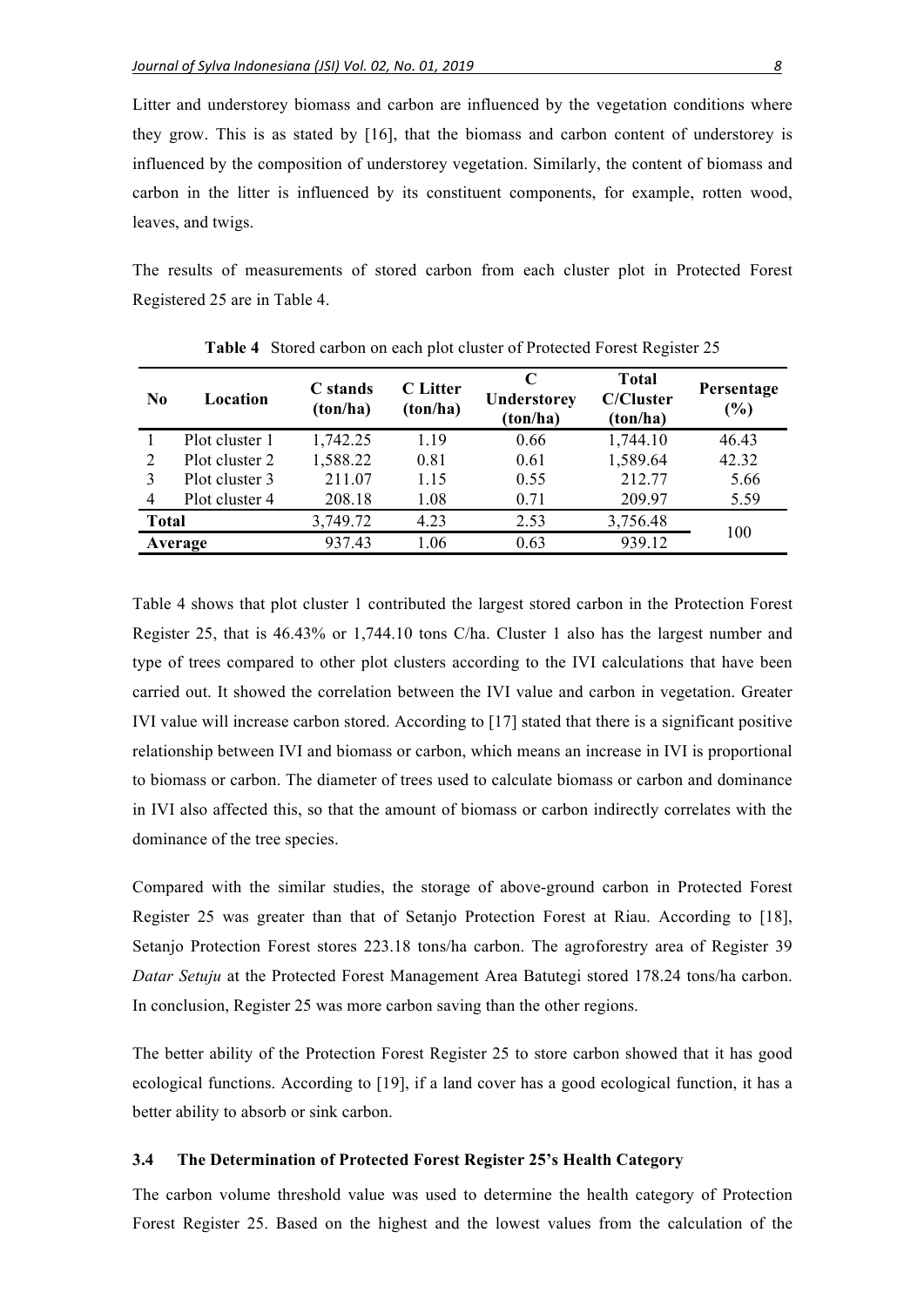above-ground carbon volume that has been carried out in all cluster plots, the health threshold value of Protection Forest Register 25 as follows:

| <b>Threshold Value</b> | <b>Health Category of Protected Forest</b><br><b>Register 25</b> |
|------------------------|------------------------------------------------------------------|
| $209.97 - 721.35$      | Poor                                                             |
| $721.36 - 1,232.74$    | Medium                                                           |
| $1,232.75 - 1,744.13$  | Good                                                             |

**Table 5** The health threshold value of Protected Forest Register 25

Based on the threshold values in Table 5, plot cluster 1 and 2 which stores 1,744.10 tons/ha and 1,589.64 tons/ha carbon, respectively, are included in the good category. Both clusters store the largest carbon compared to plot clusters 3 and 4. Due to their location on the primary forest which dominated by forestry plants, plot cluster 1 and 2 have the largest carbon deposit on their tree stands.

Plot cluster 3 and 4 stores 212.77 tons/ha and 209.97 tons/ha carbon, respectively, and classified into the poor category because their ability to store carbon was less than plot cluster 1 and 2. Both cluster 3 and 4 plots were located in the secondary forests dominated by Multi-Purpose Tree species (MPTs) and plantation crops so that the carbon stored in the two cluster plots was smaller than the plot clusters dominated by forestry plants.

#### **4 Conclusion**

Based on the analysis, the above ground carbon can be used as a health indicator for Protection Forest Register 25 in the categories of poor, medium and good. Plot cluster 1 and 2 categorized as good  $(1,232.75 \text{ tons C/ha} - 1,744.13 \text{ tons C/ha})$ . Plot cluster 3 and 4 categorized as poor (209.97 tons C/ha - 721.35 tons C/ha).

#### **REFERENCES**

- [1] Q.M. Ketterings, R. Coe, M. Van Noordjwik, Y. Ambagau, C.A. Palm, "Reducing uncertainty in the use of allometric biomass equations for predicting above ground tree biomass in mixed secondary forest," *Journal Forest Ecology and Management*, vol. 146, no. 2, pp. 199-209. 2001.
- [2] A. Junaedi, "Forest contribution as carbon dioxide sink." *Jurnal Info Hutan*, vol. 5, no. 1, pp. 1-7. 2008.
- [3] H. Setiawan, "Potential of KHDTK Malili as carbon dioxide sink in order to mitigate climate change," *Jurnal Eboni*, vol. 12, no. 1, pp. 1-12. 2015.
- [4] R. Safe'i, "Health Study of Forests in Community Forest Management in Lampung Province," Disertation, IPB Bogor, p. 124. 2015.
- [5] B. Ritchie, M.D. Cynthia, H. Mandy, B.O. Nicolette, *Criteria and Indicators for the Sustainability of Forests Managed by Communities,* Center for International Forestry Research, Jakarta, p.121, 2001.
- [6] B.H. Suharjo, dan H.F.P. Wardhana, "Estimation of The Potential For Carbon Deposits in Pine Stands (Pinus Merkusii) at Cianjur KPH Perum Perhutani Unit III West Java and Banten," *Journal of Tropical Silviculture*, 03, pp. 96-100. 2011.
- [7] EPA (Environmental Protection Agency), *Inventory of U.S. Greenhouse Gas Emissions and Sinks*: *1990-2012*, Washington DC, p. 529. 2013.